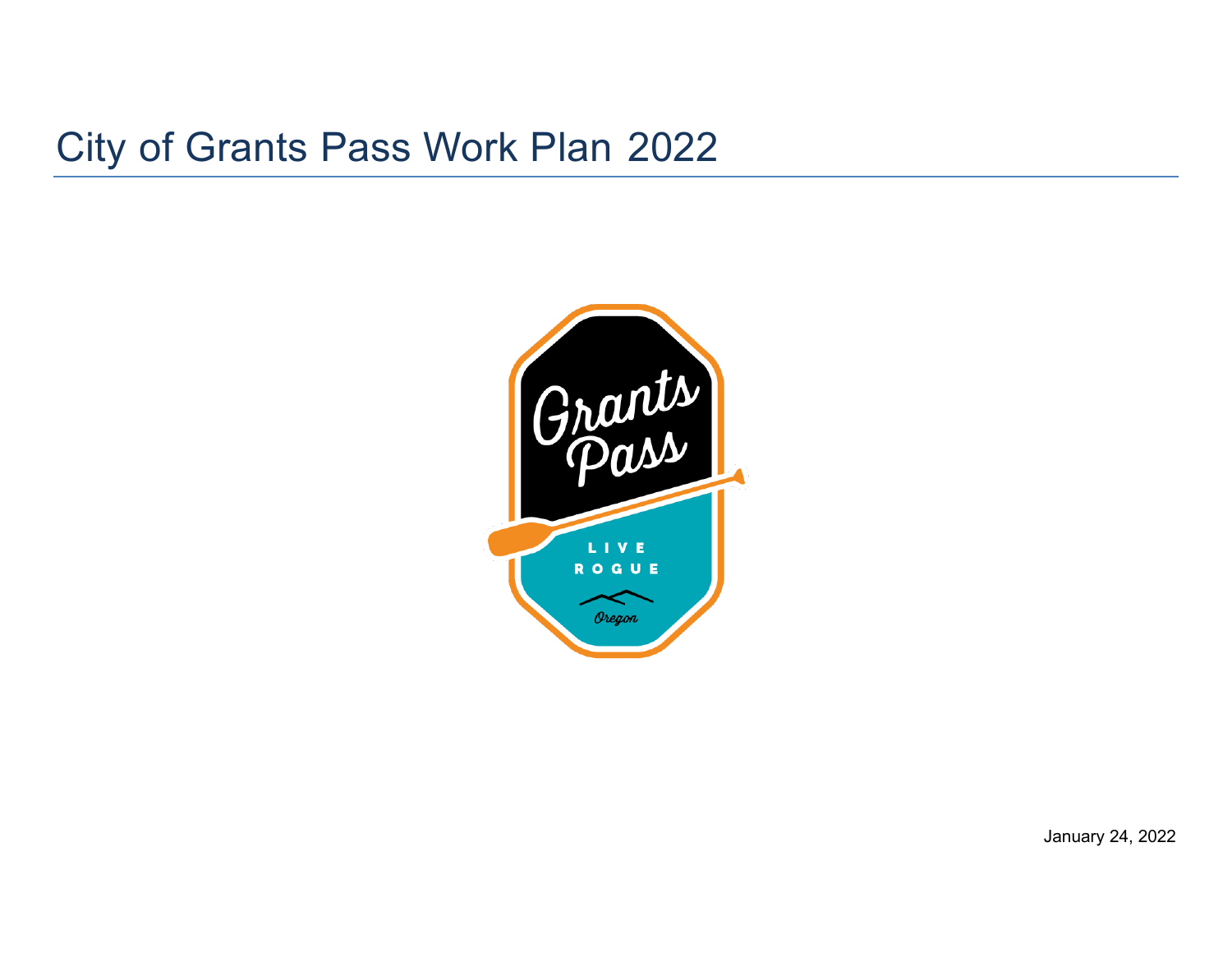### **Why a Work Plan**

The work plan reflects the strategic planning process done by the City Council. Each year, the Council sets the direction of the organization based on the needs of its citizens. This is a living document and will be updated as progress is made and/or as goals change.

A work plan defines performance expectations and provides a framework for how we will achieve our organizational goals. To help achieve our goals and promote our successes the City of Grants Pass utilizes Specific, Measurable, and Achievable, Resource and Time-bound (SMART) objectives and actions.

#### S.M.A.R.T.

Developing sound goals is critical to managing our performance. Having a SMART Work Plan:

- Establishes direction for task and/or projects
- Clarifies expectations
- Clarifies resources required to meet objectives
- Identifies the results of efforts
- Achieves higher levels of performance
- Corrects performance deficiencies
- Increases ability to take pride and satisfaction in our achievements

**S**pecific: Objectives should be simplistically written and clearly define an outcome. (What, Why, How)

**M**easurable: Objectives should be measurable so that you have tangible evidence that you have accomplished the goal. Usually, the entire goal statement is a measure for the project, but there are usually several short-term or smaller measurements built into the goal. Measures should include numeric or descriptive measures that define quantity, quality, etc. Focus on elements such as observable actions, quantity, quality, cycle time, efficiency, and/or flexibility to measure outcomes not activities.

**A**chievable and Assignable: Objectives should be achievable and assignable and within the department and staff member's control or influence and they must possess the appropriate knowledge, skills, and abilities needed to achieve the goal. Consider authority or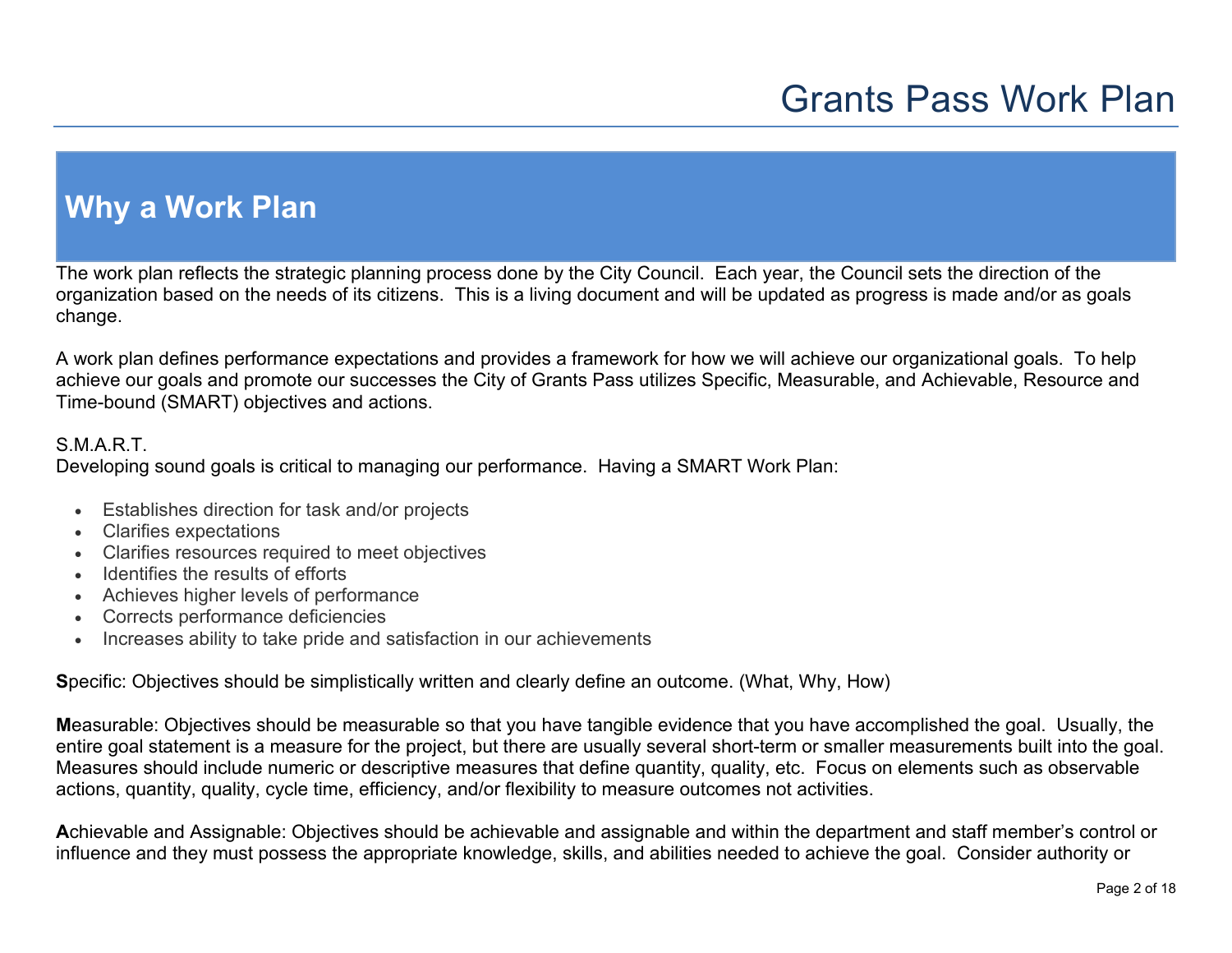control, influence, resources and work environment support to meet the goal. You can meet most any goal when you plan your steps wisely and establish a timeframe that allows you to carry out those steps. As you carry out the steps, you can achieve goals that may have seemed impossible when you started. On the other hand, if a goal is impossible to achieve, you may not even try to accomplish it. Achievable goals motivate employees; impossible goals demotivate them.

**R**esources: Objectives should have a measure of resources required to complete task. This may include hard dollars, grant funds, inkind services, staff time etc.

**T**ime-bound: Objectives should identify a definite target date for completion and/or frequencies for specific action steps that are important for achieving the goal. How often should the staff member work on this assignment? By when should this goal be accomplished? Incorporate specific dates, calendar milestones, or timeframes that are relative to the achievement of another result (i.e., dependencies and linkages to other projects).

To achieve our goals, we have defined specific areas of focus and activities through objectives and actions. The following is a list of the Council's top objectives and actions:

Objectives and actions are prioritized to show weight of importance by number of asterisks (\*).

- 1. Permanent funding for Police and Fire Rescue services
- 2. Facilitate managed urban campground
- 3. Create kayak whitewater park in river
- 4. Use Urban Renewal to redevelop the Redwoods Hotel
- 5. Appropriate resources to keep parks safe, clean maintained for public use
- 6. Develop transitional housing/project turnkey.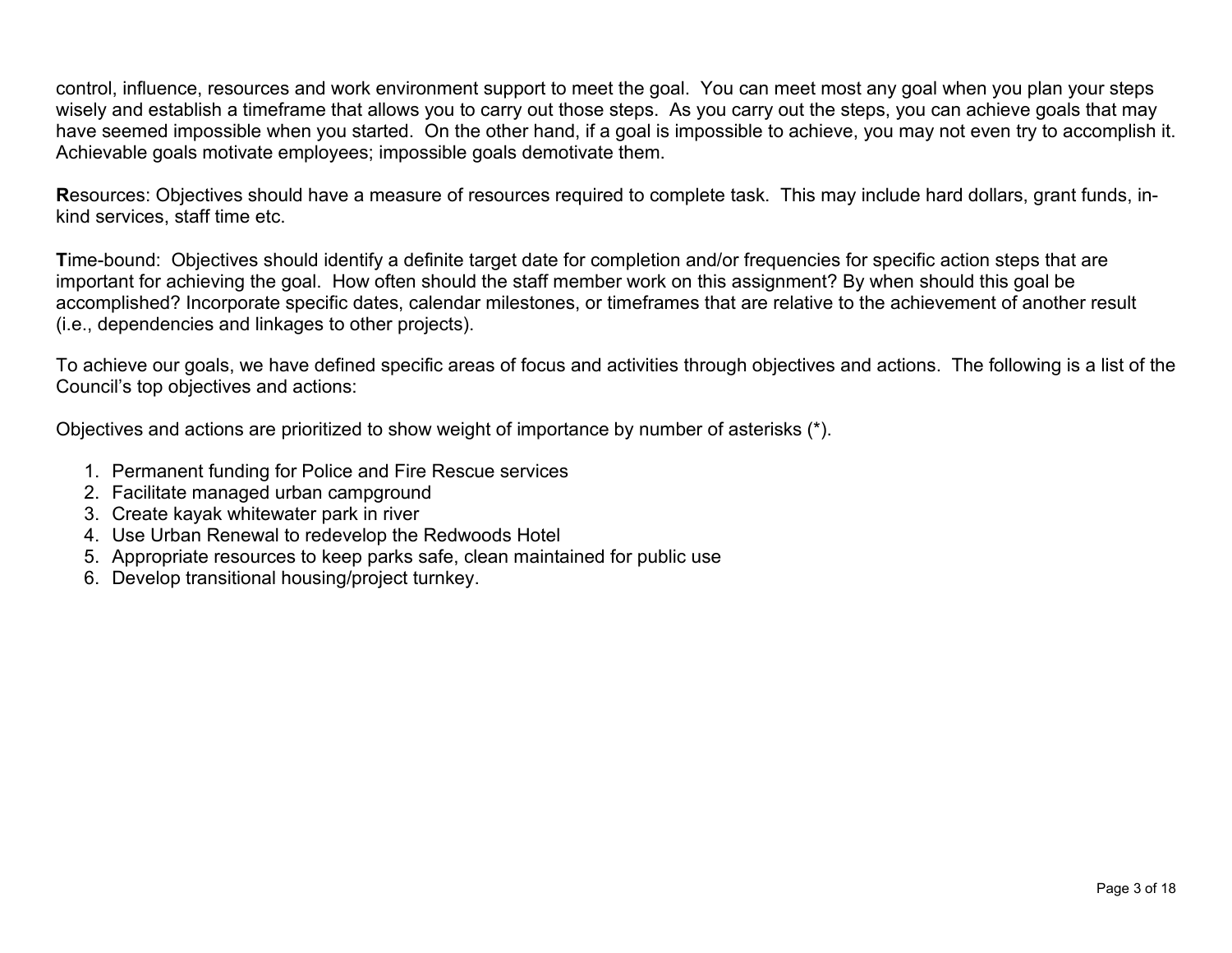### **Enhance Community Safety**

#### *Leadership Objectives:*

- **Maintain necessary criminal justice infrastructure.**
- **Prevention focused community policing to help reduce crime and build public trust.\*\*\***
- **Utilize technology and social media to produce positive outcomes relative to improvements in Public Safety practices.\***
- **Enhance a safe and secure environment.**

*Leadership Actions: Key: O – planned action date, X – action taken*

#### *Objective 1: Maintain necessary criminal justice infrastructure.*

| Action 1:                        | Permanent funding for Police and Fire Rescue services ***      |                         |                  |                  |   |              |                |  |
|----------------------------------|----------------------------------------------------------------|-------------------------|------------------|------------------|---|--------------|----------------|--|
|                                  | Objective: Maintain necessary criminal justice infrastructure. |                         |                  |                  |   |              |                |  |
| <b>Specific</b><br><b>Action</b> | <b>Measurement</b>                                             | <b>Assignment</b>       | <b>Resources</b> | Time/<br>Quarter |   |              | <b>Status</b>  |  |
|                                  |                                                                |                         |                  | 1                | 2 | $\mathbf{3}$ | $\overline{4}$ |  |
|                                  | Permanent funding for Police and Fire Rescue services.         | Administration<br>Cubic | <b>Staff</b>     |                  |   |              |                |  |

#### *Objective 2: Prevention focused community policing to help reduce crime and build public trust.\*\*\**

|                                  | Objective: Prevention focused community policing to help reduce crime and build public trust. |                   |                  |                  |                |   |               |  |  |  |  |  |
|----------------------------------|-----------------------------------------------------------------------------------------------|-------------------|------------------|------------------|----------------|---|---------------|--|--|--|--|--|
| <b>Specific</b><br><b>Action</b> | <b>Measurement</b>                                                                            | Assignment        | <b>Resources</b> | Time/<br>Quarter |                |   | <b>Status</b> |  |  |  |  |  |
|                                  |                                                                                               |                   |                  |                  | $\overline{2}$ | 3 | 4             |  |  |  |  |  |
|                                  | Prevention focused community policing to help reduce crime and<br>build public trust.         | Police<br>Hensman | <b>Staff</b>     |                  |                |   |               |  |  |  |  |  |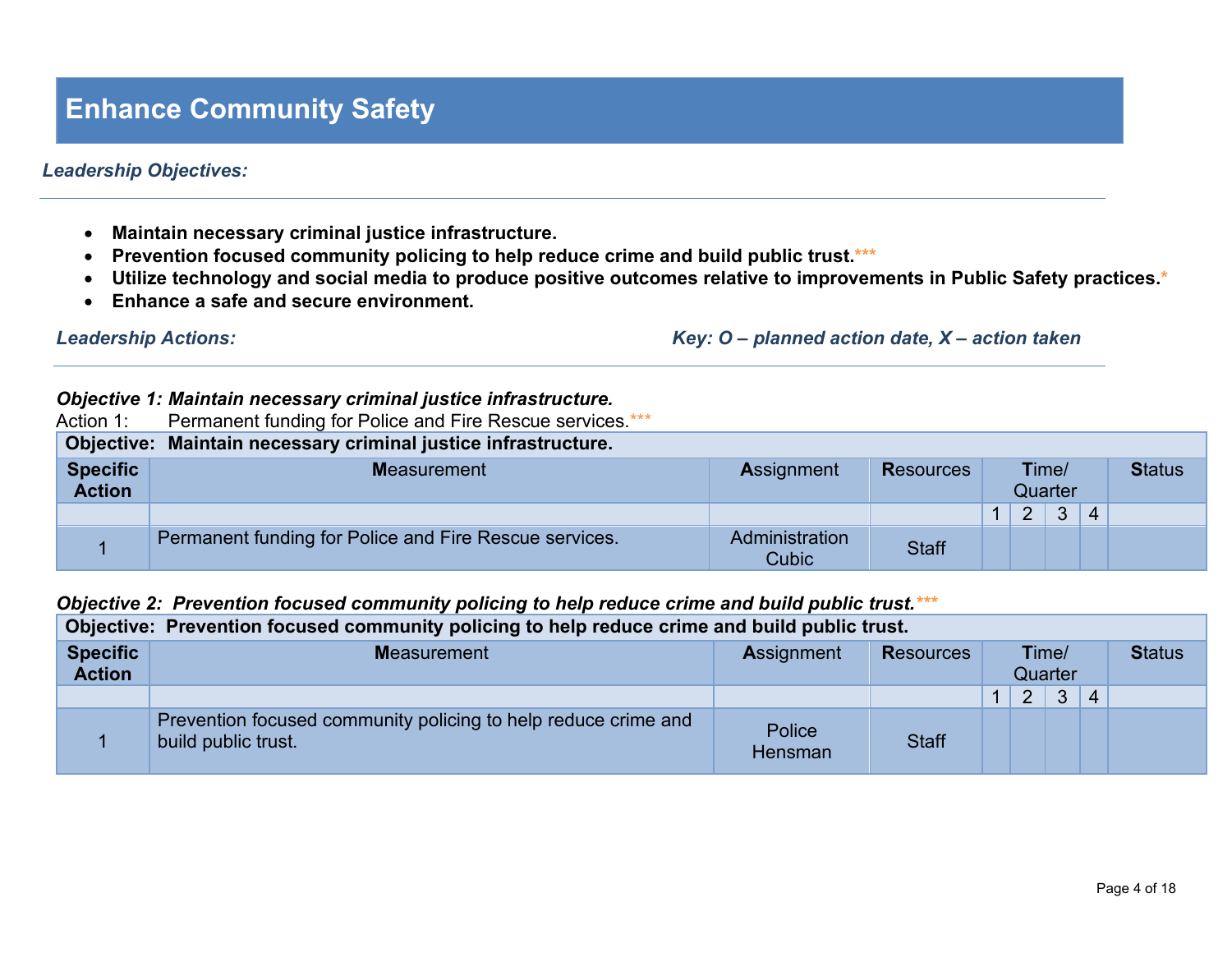#### *Objective 3: Utilize technology and social media to produce positive outcomes relative to improvements in Public Safety practices.\**

|                                  | Objective: Utilize technology and social media to produce positive outcomes relative to improvements in Public Safety<br>practices. |                   |                  |  |                  |   |                |               |  |  |  |
|----------------------------------|-------------------------------------------------------------------------------------------------------------------------------------|-------------------|------------------|--|------------------|---|----------------|---------------|--|--|--|
| <b>Specific</b><br><b>Action</b> | <b>Measurement</b>                                                                                                                  | <b>Assignment</b> | <b>Resources</b> |  | Time/<br>Quarter |   |                | <b>Status</b> |  |  |  |
|                                  |                                                                                                                                     |                   |                  |  | $\overline{2}$   | 3 | $\overline{4}$ |               |  |  |  |
|                                  | Utilize technology and social media to produce positive outcomes<br>relative to improvements in Public Safety practices.            | Police<br>Hensman | <b>Staff</b>     |  |                  |   |                |               |  |  |  |
|                                  |                                                                                                                                     |                   |                  |  |                  |   |                |               |  |  |  |

# **Objective 4: Enhance a safe and secure environment.**<br>Action 1: Develop an Urban Interface Wildfire Resiliene

- Action 1: Develop an Urban Interface Wildfire Resilience Plan.\*\*<br>Action 2. Increase proficiency and proactive time within patrol, co
- Action 2. Increase proficiency and proactive time within patrol, community service officer and cadet operations.<sup>\*</sup><br>Action 3: Safe routes to schools and parks.<sup>\*</sup>
- Safe routes to schools and parks.\*
- Action 4: Bolster Community Response Team to address homelessness and increase law enforcement.\*
- Action 5: Enhance emergency preparedness.

#### **Objective: Enhance a safe and secure environment.**

| <u>o pinto: Emanoo u outo unu oodulo onthommum</u> |                                                                                                   |                               |                  |              |                |                  |                |               |  |  |  |  |
|----------------------------------------------------|---------------------------------------------------------------------------------------------------|-------------------------------|------------------|--------------|----------------|------------------|----------------|---------------|--|--|--|--|
| <b>Specific</b><br><b>Action</b>                   | <b>Measurement</b>                                                                                | <b>Assignment</b>             | <b>Resources</b> |              |                | Time/<br>Quarter |                | <b>Status</b> |  |  |  |  |
|                                                    |                                                                                                   |                               |                  | $\mathbf{1}$ | $\overline{2}$ | 3 <sup>5</sup>   | $\overline{4}$ |               |  |  |  |  |
|                                                    | Develop an Urban Interface Wildfire Resilience Plan.                                              | <b>Fire Rescue</b><br>DeLonge | <b>Staff</b>     |              |                |                  |                |               |  |  |  |  |
| $\overline{2}$                                     | Increase proficiency and proactive time within patrol, community<br>officer and cadet operations. | Police<br>Hensman             | <b>Staff</b>     |              |                |                  |                |               |  |  |  |  |
| 3                                                  | Safe routes to schools and parks.                                                                 | <b>PW</b><br><b>Elliott</b>   | <b>Staff</b>     |              |                |                  |                |               |  |  |  |  |
| $\overline{4}$                                     | Bolster Community Response Team to address homelessness and<br>increase law enforcement.          | Police<br><b>Hensman</b>      |                  |              |                |                  |                |               |  |  |  |  |
| 5                                                  | Enhance emergency preparedness.                                                                   | Administration<br>Cubic       | <b>Staff</b>     |              |                |                  |                |               |  |  |  |  |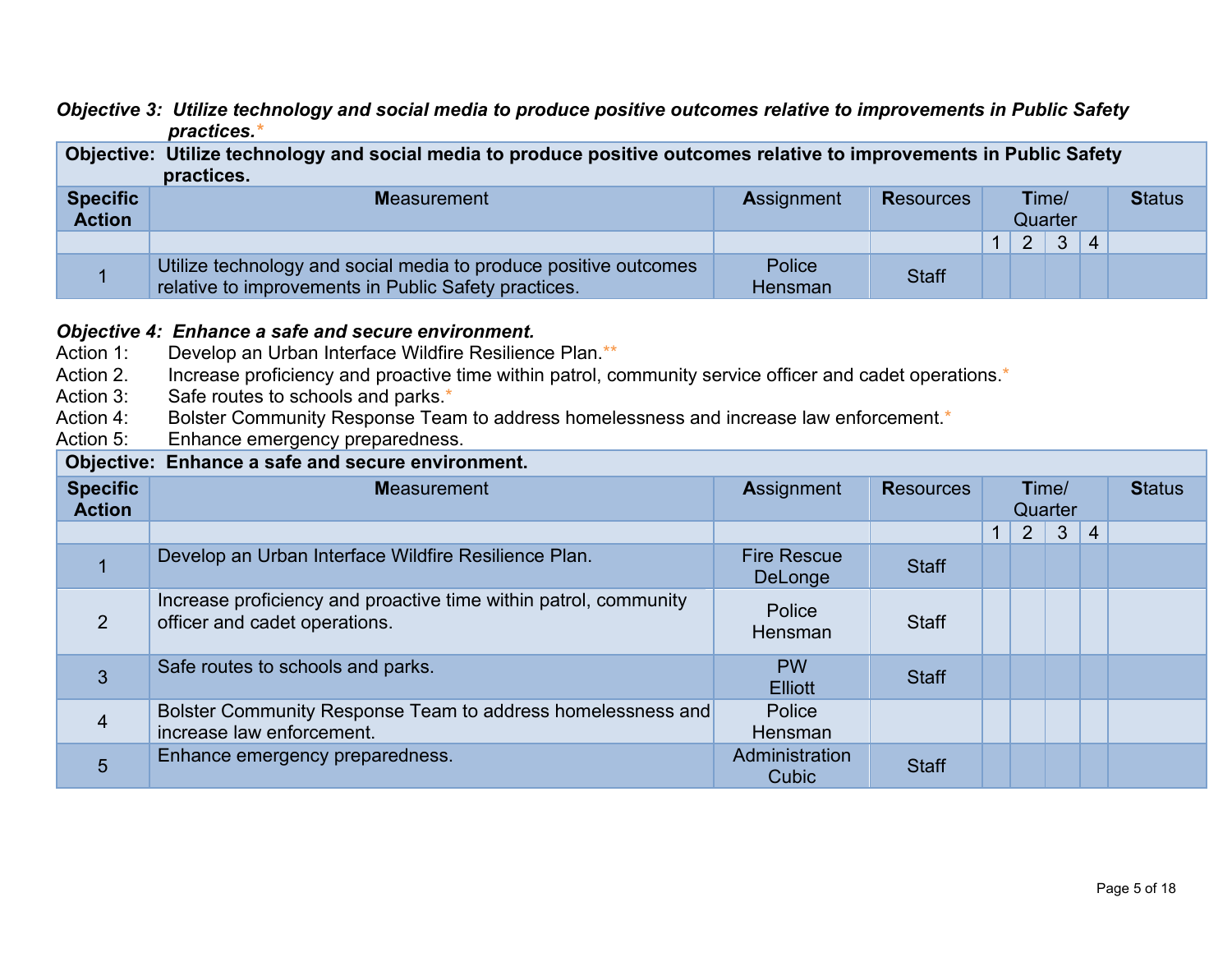### **Provide Cooperative, Shared Leadership Involving Council, Staff and Community**

#### *Leadership Objectives:*

- **Develop and implement community communication strategies.**
- **Ensure efficiency and effectiveness in City operations.**
- **Create a comprehensive clean-up program for downtown.\***

#### *Leadership Actions:*

### *Objective 1: Develop and implement community communication strategies.***<br>Action 1: Increase communication between advisory committees.\***

Increase communication between advisory committees.\*

| <b>Objective:</b>                | Develop and implement community communication strategies. |                                |                  |                  |  |   |                |  |  |  |  |
|----------------------------------|-----------------------------------------------------------|--------------------------------|------------------|------------------|--|---|----------------|--|--|--|--|
| <b>Specific</b><br><b>Action</b> | <b>Measurement</b>                                        | <b>Assignment</b>              | <b>Resources</b> | Time/<br>Quarter |  |   |                |  |  |  |  |
|                                  |                                                           |                                |                  |                  |  | 3 | $\overline{4}$ |  |  |  |  |
|                                  | Increase communication between advisory committees.       | Administration<br><b>Cubic</b> | <b>Staff</b>     |                  |  |   |                |  |  |  |  |

## **Objective 2: Ensure efficiency and effectiveness in City operations.**<br>Action 1: Create a Sustainability and Energy Action Taskforce.\*\*\*

- Create a Sustainability and Energy Action Taskforce.\*\*\*
- Action 2. Create an Art Along the Rogue Taskforce.<sup>\*</sup>
- Action 3. Fire Rescue Division internal restructure.<sup>\*</sup>
- Action 4. Designate HAC to recommend CDBG allocations.\*

#### **Objective: Ensure efficiency and effectiveness in City operations.**

| <b>Specific</b><br><b>Action</b> | <b>Measurement</b>                                   | <b>Assignment</b> | <b>Resources</b> | Time/<br>Quarter |   |              | <b>Status</b>  |  |
|----------------------------------|------------------------------------------------------|-------------------|------------------|------------------|---|--------------|----------------|--|
|                                  |                                                      |                   |                  |                  | 2 | $\mathbf{3}$ | $\overline{4}$ |  |
|                                  | Create a Sustainability and Energy Action Taskforce. | <b>PW</b>         | <b>Staff</b>     |                  |   |              |                |  |
|                                  |                                                      | Canady            |                  |                  |   |              |                |  |
|                                  | Create an Art Along the Rogue Taskforce.             | Administration    | <b>Staff</b>     |                  |   |              |                |  |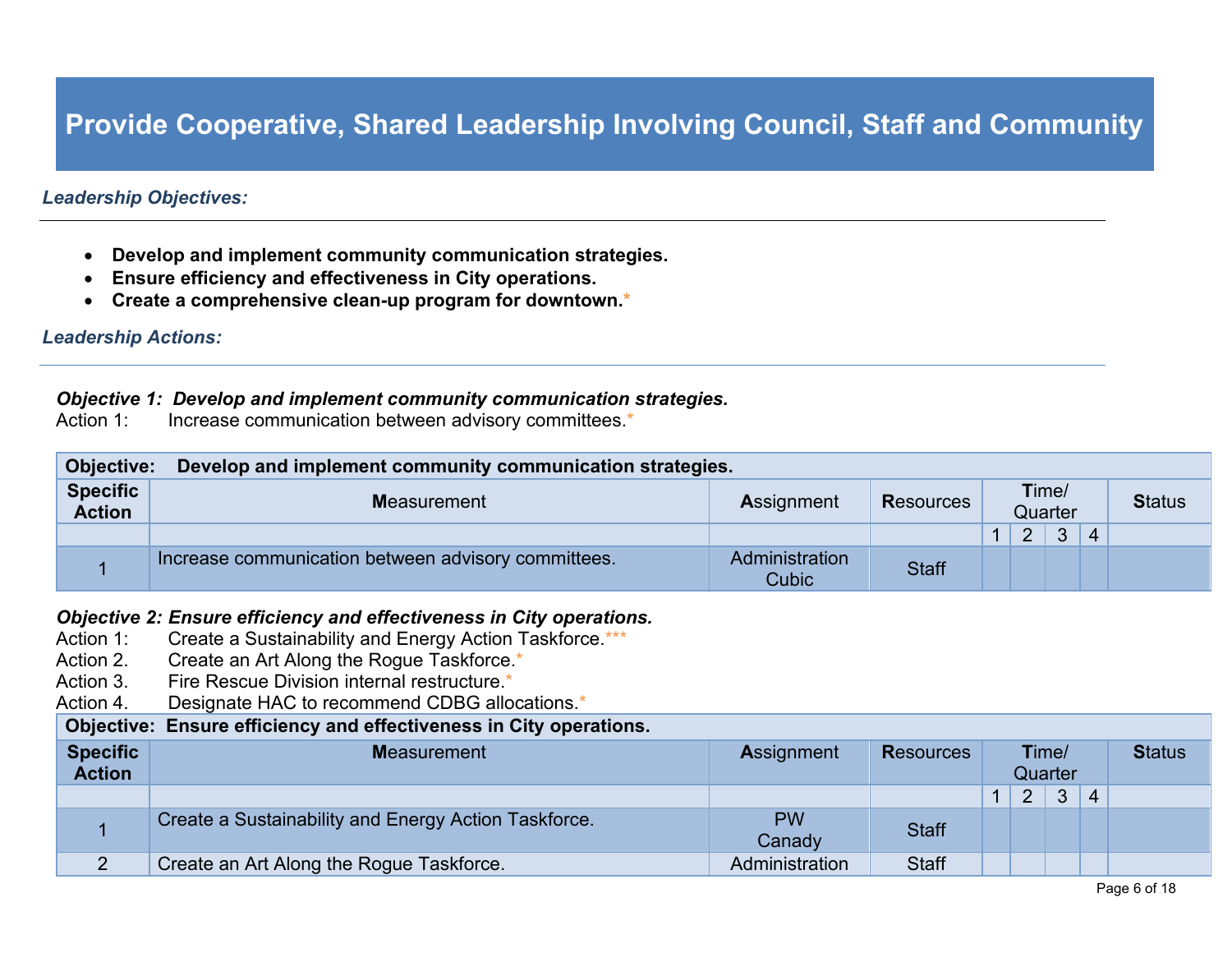|                                              | Cubic                         |              |  |  |
|----------------------------------------------|-------------------------------|--------------|--|--|
| Fire Rescue Division internal restructure.   | <b>Fire Rescue</b><br>DeLonge | <b>Staff</b> |  |  |
| Designate HAC to recommend CDBG allocations. | CD<br><b>Neeck</b>            | <b>Staff</b> |  |  |

### *Objective 3: Create a comprehensive clean-up program for downtown..*

| Objective:                       | Create a comprehensive clean-up program for downtown. |                                                 |              |                  |                |   |                |  |  |  |  |  |  |  |
|----------------------------------|-------------------------------------------------------|-------------------------------------------------|--------------|------------------|----------------|---|----------------|--|--|--|--|--|--|--|
| <b>Specific</b><br><b>Action</b> | <b>Measurement</b>                                    | <b>Assignment</b><br><b>Resources</b>           |              | Time/<br>Quarter |                |   |                |  |  |  |  |  |  |  |
|                                  |                                                       |                                                 |              |                  | $\overline{2}$ | 3 | $\overline{4}$ |  |  |  |  |  |  |  |
|                                  | Create a comprehensive clean-up program for downtown. | <b>CD/PW/Police</b><br>Clark/Canady/<br>Hensman | <b>Staff</b> |                  |                |   |                |  |  |  |  |  |  |  |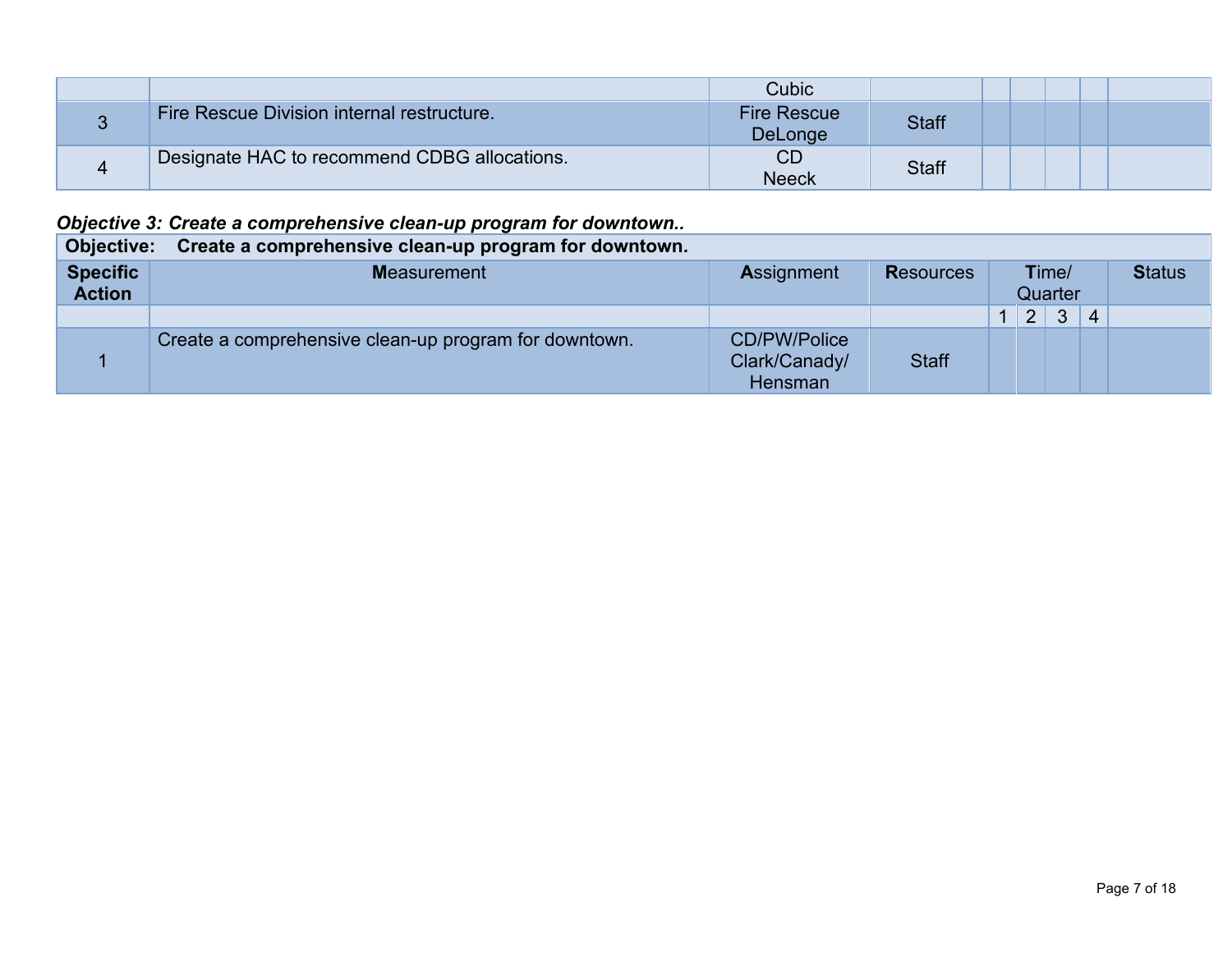### **Encourage Economic Opportunities**

#### *Leadership Objectives:*

- **Facilitate an environment to encourage business prosperity and economic opportunities.**
- **Enhance commercial district to create quality shopping and dining experiences.**

#### *Leadership Actions:*

#### *Objective 1: Facilitate an environment to encourage business prosperity and economic opportunities.*

- Action 1. Explore Urban Renewal Agency opportunities for Caveman Plaza.\*\*\*
- Action 2. Create kayak whitewater park in river.\*\*
- Action 3. Parklet Infrastructure Plan.\*\*
- Action 4. Expand Building Renovation Grant Program.\*\*
- Action 5. Designate a portion of the Tourism Lodging Tax to fund projects and promotions.<sup>\*</sup>

**Objective: Facilitate an environment to encourage business prosperity and economic opportunities.**

| <u>. womano an oni nomioni ao onoomingo wwomooo proopority and ooomomoo opportanesi</u> |                                                                                    |                                |                  |              |                |                  |                |               |  |  |  |  |
|-----------------------------------------------------------------------------------------|------------------------------------------------------------------------------------|--------------------------------|------------------|--------------|----------------|------------------|----------------|---------------|--|--|--|--|
| <b>Specific</b><br><b>Action</b>                                                        | <b>Measurement</b>                                                                 | <b>Assignment</b>              | <b>Resources</b> |              |                | Time/<br>Quarter |                | <b>Status</b> |  |  |  |  |
|                                                                                         |                                                                                    |                                |                  | $\mathbf{1}$ | $\overline{2}$ | $\mathbf{3}$     | $\overline{4}$ |               |  |  |  |  |
|                                                                                         | Explore Urban Renewal Agency opportunities for Caveman<br>Plaza.                   | <b>CD</b><br><b>Clark</b>      | <b>Staff</b>     |              |                |                  |                |               |  |  |  |  |
| 2                                                                                       | Create kayak whitewater park in river.                                             | CD<br><b>Clark</b>             | <b>Staff</b>     |              |                |                  |                |               |  |  |  |  |
| 3                                                                                       | Parklet Infrastructure Plan.                                                       | <b>CD</b><br>Clark/Sinagra     | <b>Staff</b>     |              |                |                  |                |               |  |  |  |  |
| $\overline{4}$                                                                          | Expand Building Renovation Grant Program.                                          | CD.<br><b>Clark</b>            | <b>Staff</b>     |              |                |                  |                |               |  |  |  |  |
| $5\phantom{.}$                                                                          | Designate a portion of the Tourism Lodging Tax to fund projects<br>and promotions. | <b>CD</b><br><b>ED Manager</b> | <b>Staff</b>     |              |                |                  |                |               |  |  |  |  |

#### *Objective 2: Enhance commercial district to create quality shopping and dining experiences.*

- Action 1. Alley activation and beautification.\*\*\*
- Action 2. Create a permanent plaza downtown.<sup>\*</sup>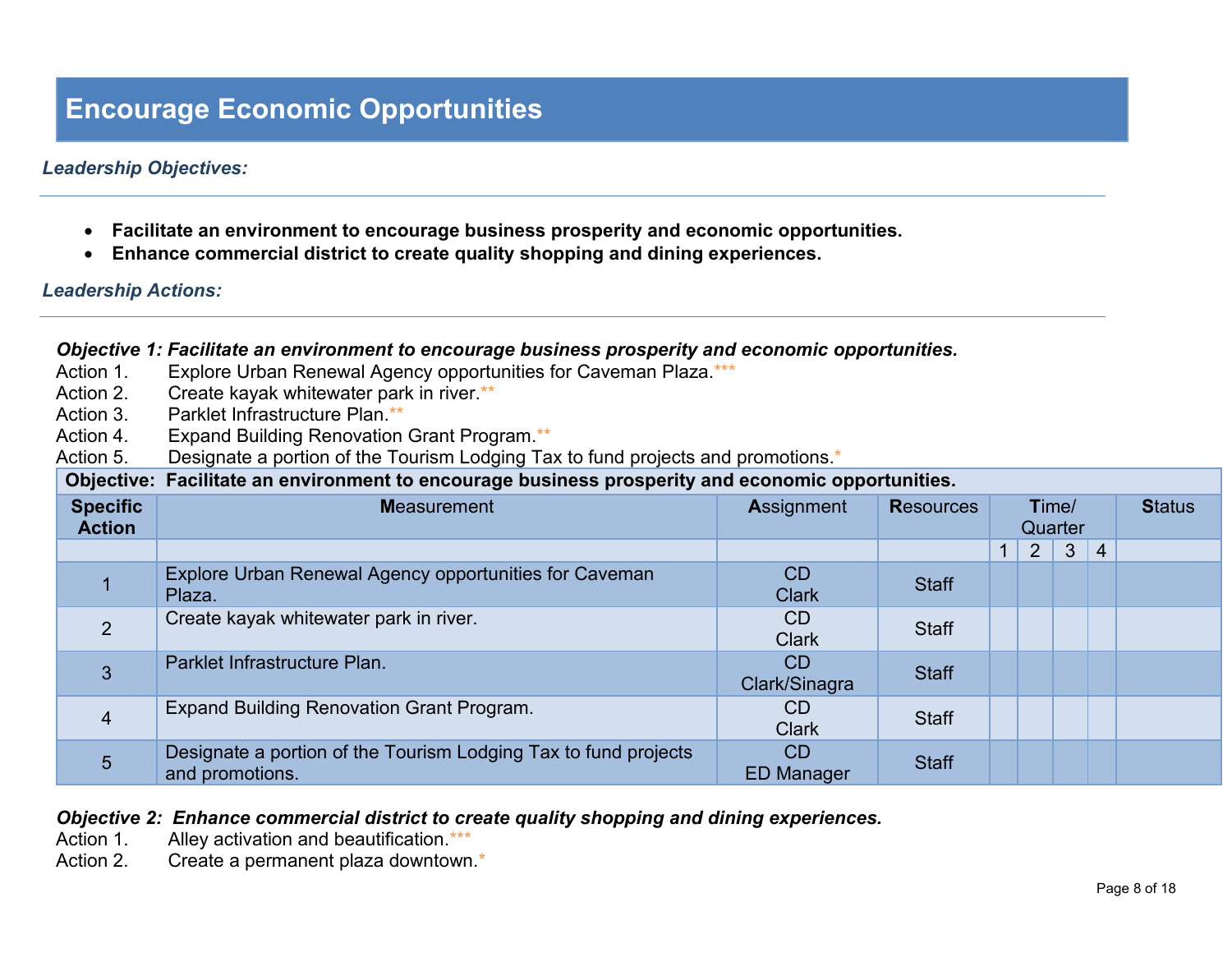| Objective: Enhance commercial district to create quality shopping and dining experiences. |                                                         |                              |                  |                  |                |              |                |  |  |  |  |
|-------------------------------------------------------------------------------------------|---------------------------------------------------------|------------------------------|------------------|------------------|----------------|--------------|----------------|--|--|--|--|
| <b>Specific</b><br><b>Action</b>                                                          | <b>Measurement</b>                                      | <b>Assignment</b>            | <b>Resources</b> | Time/<br>Quarter |                |              | <b>Status</b>  |  |  |  |  |
|                                                                                           |                                                         |                              |                  | $\mathbf{1}$     | $\overline{2}$ | $\mathbf{3}$ | $\overline{4}$ |  |  |  |  |
|                                                                                           | Alley activation and beautification.                    | CD<br><b>ED Admin Assist</b> | <b>Staff</b>     |                  |                |              |                |  |  |  |  |
|                                                                                           | Create a permanent plaza downtown.                      | CD<br><b>Senior Planner</b>  | <b>Staff</b>     |                  |                |              |                |  |  |  |  |
|                                                                                           | Support establishment of Downtown Merchant Association. | CD<br><b>ED Manager</b>      | <b>Staff</b>     |                  |                |              |                |  |  |  |  |

#### Action 3. Support establishment of Downtown Merchant Association.<sup>\*</sup>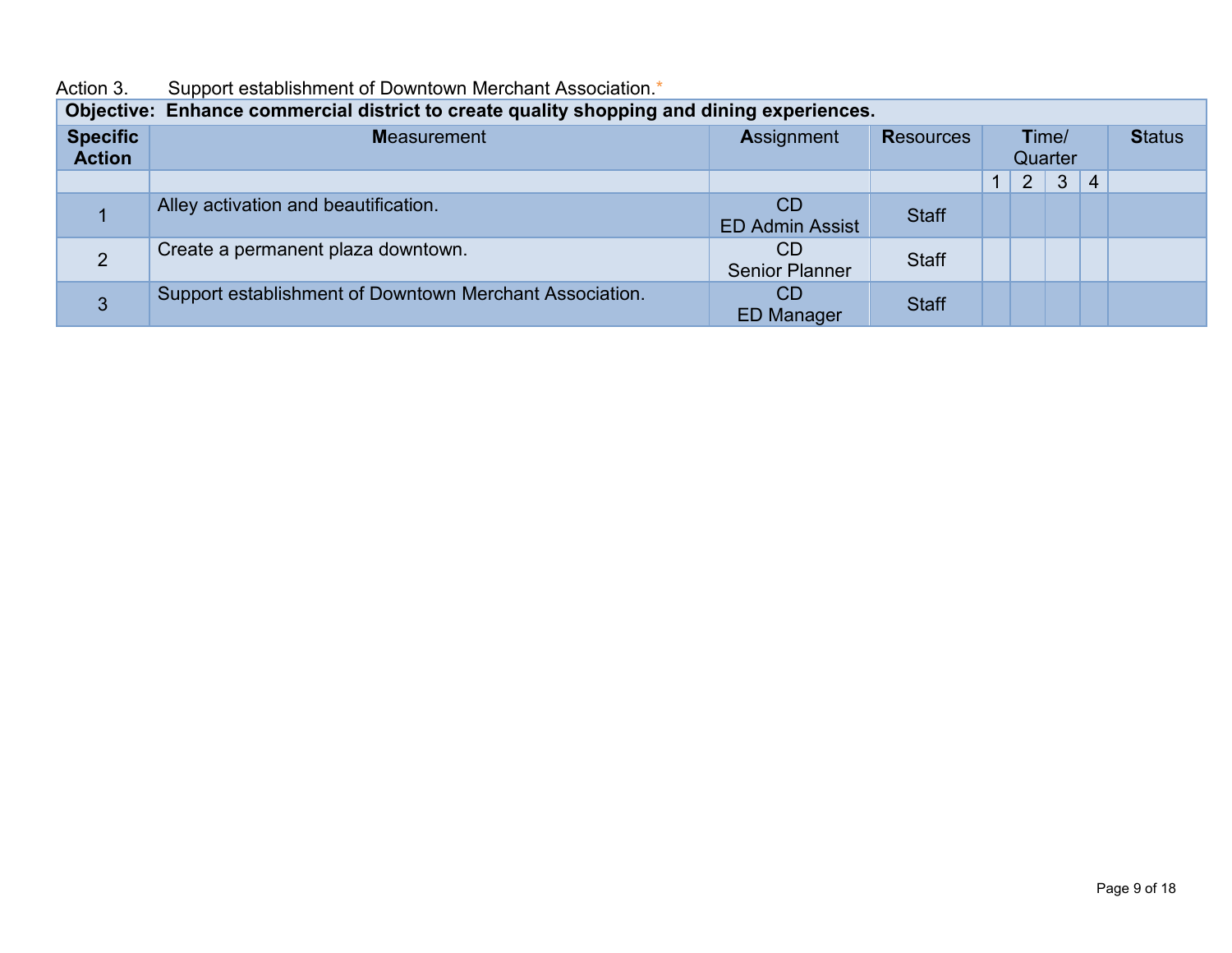### **Facilitate Sustainable, Manageable Growth**

#### *Leadership Objectives:*

- **Develop proactive solutions to community development challenges.\***
- **Encourage an environment, which provides for the growth of affordable housing opportunities for the variety of Grants Pass resident's needs.\*\*\***
- **Implement Housing Action Plan.\*\*\***

#### *Leadership Actions:*

|                                  | Objective 1: Develop proactive solutions to community development challenges.*<br>Use Urban Renewal to redevelop the Redwoods Hotel.**<br>Action 1. |                             |                  |  |             |       |                |               |  |  |
|----------------------------------|-----------------------------------------------------------------------------------------------------------------------------------------------------|-----------------------------|------------------|--|-------------|-------|----------------|---------------|--|--|
| Action 2.                        | Work with ODOT and the County to build more capacity on Hwy. 199 from Tussey Lane to Dowell Road.*                                                  |                             |                  |  |             |       |                |               |  |  |
| Action 3.                        | Extend public utilities to incentivize private development.*                                                                                        |                             |                  |  |             |       |                |               |  |  |
|                                  | Objective: Develop proactive solutions to community development challenges.                                                                         |                             |                  |  |             |       |                |               |  |  |
| <b>Specific</b><br><b>Action</b> | <b>Measurement</b>                                                                                                                                  | <b>Assignment</b>           | <b>Resources</b> |  | Quarter     | Time/ |                | <b>Status</b> |  |  |
|                                  |                                                                                                                                                     |                             |                  |  | $2^{\circ}$ | 3     | $\overline{4}$ |               |  |  |
|                                  | Use Urban Renewal to redevelop the Redwoods Hotel.                                                                                                  | CD<br><b>ED Manager</b>     | <b>Staff</b>     |  |             |       |                |               |  |  |
| $\overline{2}$                   | Work with ODOT and the County to build more capacity on Hwy.<br>199 from Tussey Lane to Dowell Road.                                                | <b>PW</b><br>Canady/Elliott | <b>Staff</b>     |  |             |       |                |               |  |  |
| 3                                | Extend public utilities to incentivize private development.                                                                                         | <b>PW</b><br>Canady         | <b>Staff</b>     |  |             |       |                |               |  |  |

#### *Objective 2: Encourage an environment, which provides for the growth of affordable housing opportunities for the variety of Grants Pass resident's needs.\*\*\**

- Action 1: Facilitate managed urban campground.\*\*
- Action 2. Develop transitional housing/project turnkey.\*\*
- Action 3. Establish a land bank program.\*
- Action 4. Fine tune CET and promote availability of funds for all qualifying projects.\*
- Action 5. Complete downtown mixed use development study.<sup>\*</sup>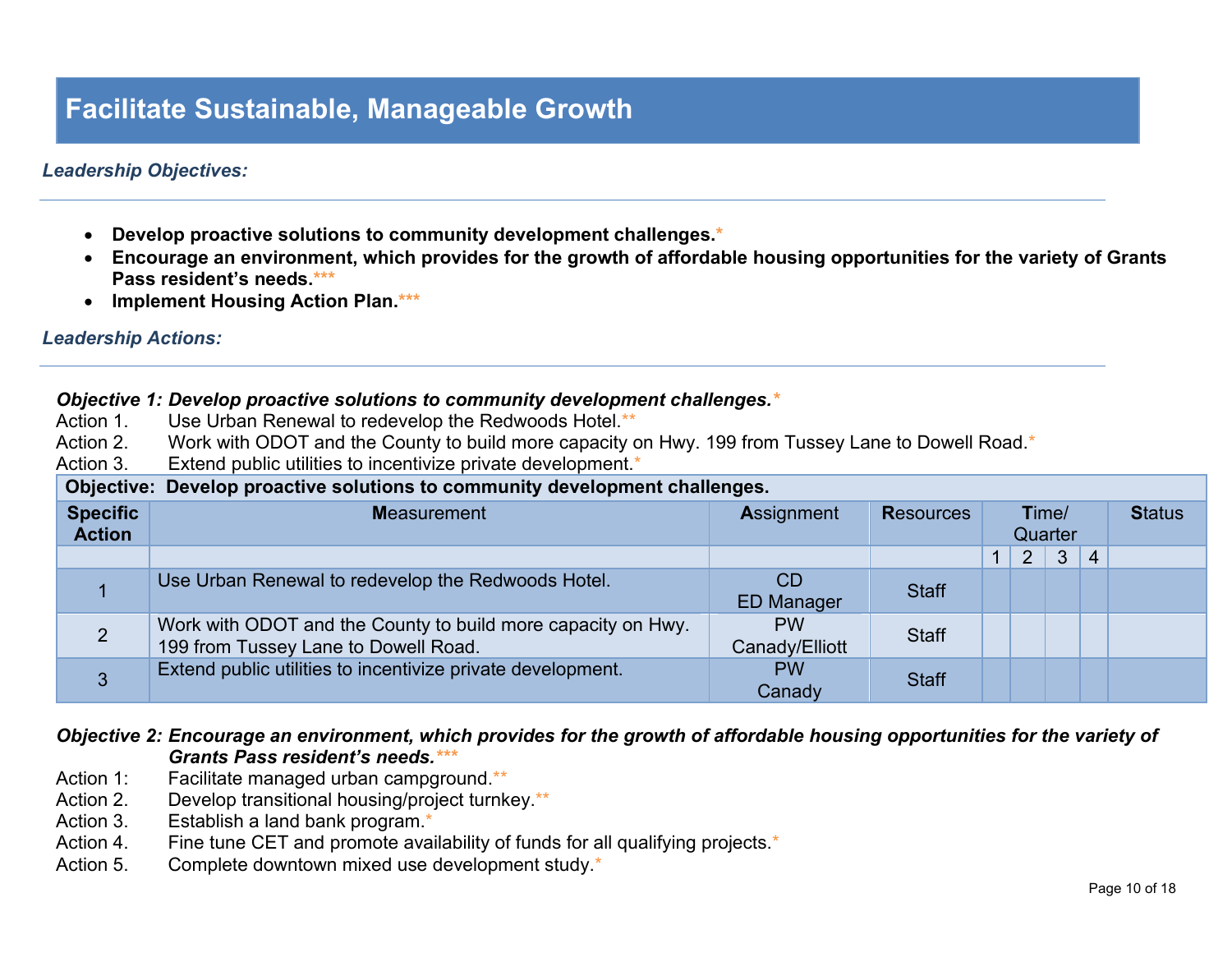Action 6. Rezone UGB areas from rural to urban before TSP update is complete (Allen Creek Road).

Action 7. Aggressively gear up for implementation of HB2001 with an ordinance allowing cottages and cottage clusters.

**Objective: Encourage an environment, which provides for the growth of affordable housing opportunities for the variety of Grants Pass resident's needs.**

| <b>Specific</b> | <b>Measurement</b>                                                                                             | <b>Assignment</b>           | <b>Resources</b> |                | Time/        |                | <b>Status</b> |
|-----------------|----------------------------------------------------------------------------------------------------------------|-----------------------------|------------------|----------------|--------------|----------------|---------------|
| <b>Action</b>   |                                                                                                                |                             |                  | Quarter        |              |                |               |
|                 |                                                                                                                |                             |                  | 2 <sup>2</sup> | $\mathbf{3}$ | $\overline{4}$ |               |
|                 | Facilitate managed urban campground.                                                                           | Administration<br>Cubic     | <b>Staff</b>     |                |              |                |               |
| 2               | Develop transitional housing/project turnkey.                                                                  | CD<br><b>Neeck</b>          | <b>Staff</b>     |                |              |                |               |
| 3               | Establish a land bank program.                                                                                 | Legal/CD<br>Ogu/Clark       | <b>Staff</b>     |                |              |                |               |
| $\overline{4}$  | Fine tune CET and promote availability of funds for all qualifying<br>projects.                                | CD.<br><b>Neeck</b>         | <b>Staff</b>     |                |              |                |               |
| 5               | Complete downtown mixed use development study.                                                                 | CD<br><b>Senior Planner</b> | <b>Staff</b>     |                |              |                |               |
| $6\phantom{1}$  | Rezone UGB areas from rural to urban before TSP update is<br>complete (Allen Creek Road).                      | <b>CD</b><br><b>Clark</b>   | <b>Staff</b>     |                |              |                |               |
|                 | Aggressively gear up for implementation of HB2001 with an<br>ordinance allowing cottages and cottage clusters. | CD<br><b>Clark</b>          | <b>Staff</b>     |                |              |                |               |

# *Objective 3: Implement Housing Action Plan.\*\*\**

- Develop housing incentives for multi-family units.\*\*\*
- Action 2. Promote ADU program and case study.<sup>\*</sup>
- Action 3. Conduct a housing needs analysis.
- Action 4. Develop/market affordable housing programs.
- Action 5. Support opportunities to obtain and sustain affordable home ownership.
- Action 6. Develop two more pre-approved ADU plans at 750 sq. ft. and 500 sq. ft.
- Action 7. Use URA to incentivize development of multi-family housing by Winco.
- Action 8. Develop minimum density zones.
- Action 9. Incentivize increase in the City's affordable housing inventory by 2030 through expediting permits, financial motivation and Development Code amendments.
- Action 10. Facilitate development of low-income housing.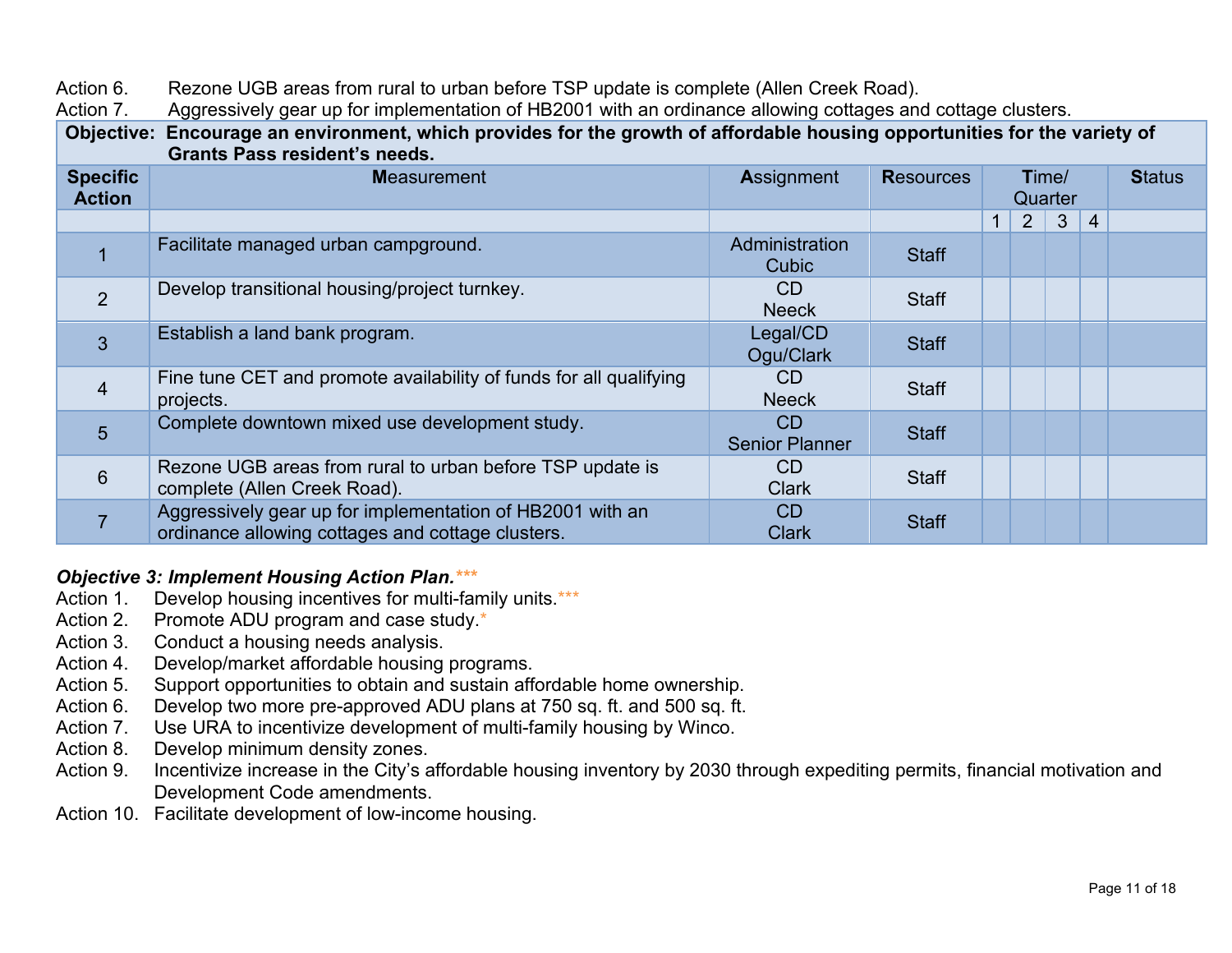|                                  | <b>Objective: Implement Housing Action Plan.</b>                                                                                                                |                           |                  |              |                  |              |                |  |  |  |
|----------------------------------|-----------------------------------------------------------------------------------------------------------------------------------------------------------------|---------------------------|------------------|--------------|------------------|--------------|----------------|--|--|--|
| <b>Specific</b><br><b>Action</b> | <b>Measurement</b>                                                                                                                                              | Assignment                | <b>Resources</b> |              | Time/<br>Quarter |              | <b>Status</b>  |  |  |  |
|                                  |                                                                                                                                                                 |                           |                  | $\mathbf{1}$ | $\overline{2}$   | $\mathbf{3}$ | $\overline{4}$ |  |  |  |
| $\overline{1}$                   | Develop housing incentives for multi-family units.                                                                                                              | CD<br><b>Neeck</b>        | <b>Staff</b>     |              |                  |              |                |  |  |  |
| 2                                | Promote ADU program and case study                                                                                                                              | <b>CD</b><br>Maki         | <b>Staff</b>     |              |                  |              |                |  |  |  |
| $\overline{3}$                   | Conduct a housing needs analysis.                                                                                                                               | CD<br><b>Clark</b>        | <b>Staff</b>     |              |                  |              |                |  |  |  |
| $\overline{4}$                   | Develop/market affordable housing programs.                                                                                                                     | CD<br><b>Neeck</b>        | <b>Staff</b>     |              |                  |              |                |  |  |  |
| $5\phantom{1}$                   | Support opportunities to obtain and sustain affordable home<br>ownership.                                                                                       | CD<br><b>Neeck</b>        | <b>Staff</b>     |              |                  |              |                |  |  |  |
| $6\phantom{1}$                   | Develop two more pre-approved ADU plans at 750 sq. ft. and 500<br>sq. ft.                                                                                       | <b>CD</b><br>Sandlin      | <b>Staff</b>     |              |                  |              |                |  |  |  |
| $\overline{7}$                   | Use URA to incentivize development of multi-family housing by<br>Winco.                                                                                         | CD<br><b>ED Manager</b>   | <b>Staff</b>     |              |                  |              |                |  |  |  |
| 8                                | Develop minimum density zones.                                                                                                                                  | <b>CD</b><br><b>Clark</b> | <b>Staff</b>     |              |                  |              |                |  |  |  |
| 9                                | Incentivize increase in the City's affordable housing inventory by<br>2030 through expediting permits, financial motivation and<br>Development Code amendments. | CD<br><b>Clark</b>        | <b>Staff</b>     |              |                  |              |                |  |  |  |
| 10                               | Facilitate development of low-income housing.                                                                                                                   | <b>CD</b><br><b>Neeck</b> | <b>Staff</b>     |              |                  |              |                |  |  |  |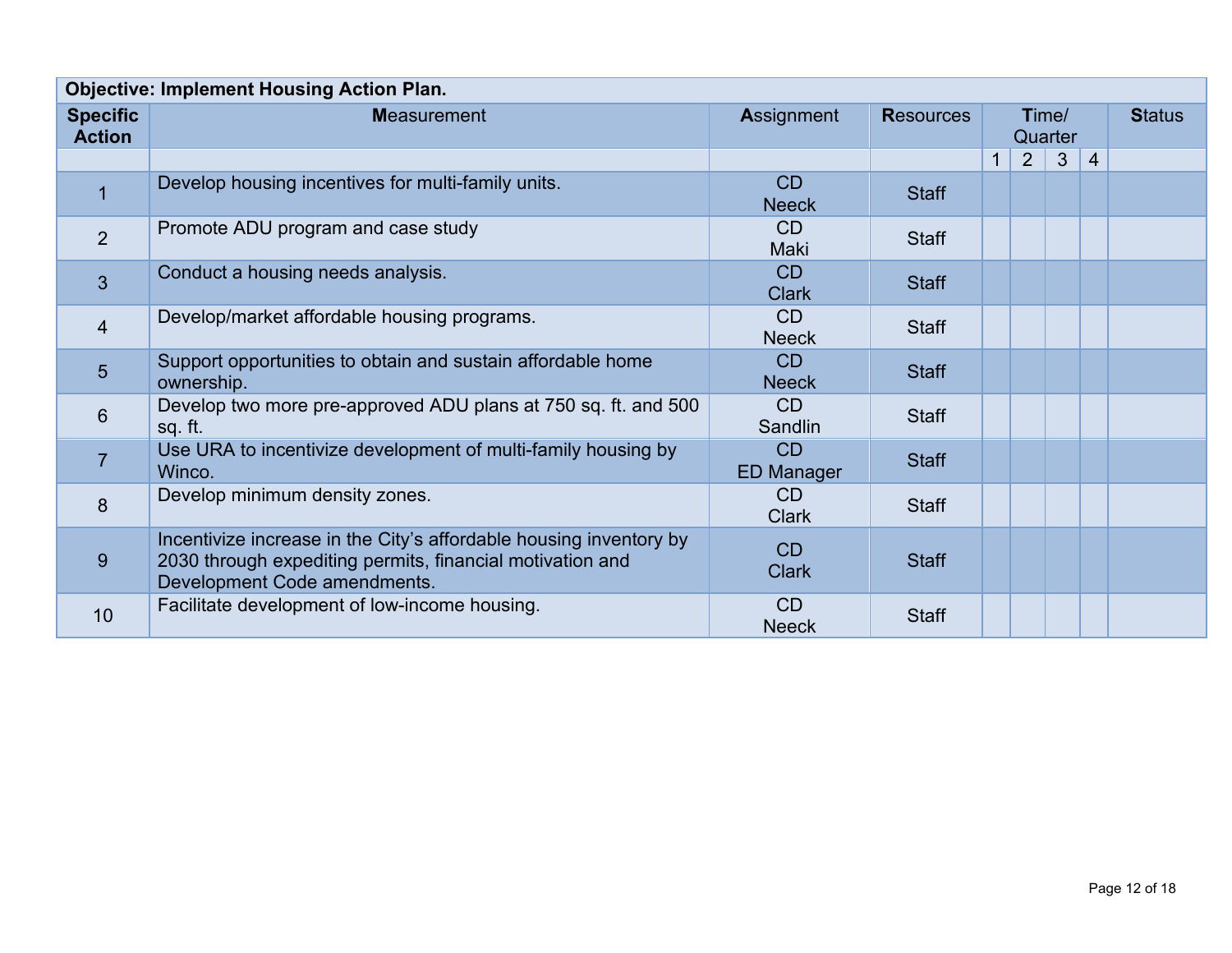### **Maintain, Operate and Expand our Infrastructure to Meet Community Needs**

#### *Leadership Objectives:*

- **Plan and develop infrastructure.**
- **Ensure water infrastructure needs are met.**
- **Ensure sewer infrastructure needs are met.**
- **Ensure transportation infrastructure needs are met.**
- **Ensure storm facility infrastructure needs are met.**
- **Ensure bicycle/pedestrian path needs are met.**
- **Ensure park infrastructure needs are met.**
- **Enhance opportunities to promote character and community spirit.**
- **Provide an environment to help preserve and enhance Grants Pass' historical assets.**
- **Develop a Tree Canopy Program.**

#### *Leadership Actions:*

#### *Objective 1: Plan and develop infrastructure.*

| Action 1.                        | <b>Public Facility Management Plan.***</b>                                                           |                                      |                  |                |                |                |               |
|----------------------------------|------------------------------------------------------------------------------------------------------|--------------------------------------|------------------|----------------|----------------|----------------|---------------|
| Action 2.                        | Develop landscape amendment focusing on xeriscape, planter strips and reducing landscape strips.***  |                                      |                  |                |                |                |               |
| Action 3.                        | <b>Hillcrest Station study.</b> *                                                                    |                                      |                  |                |                |                |               |
| Action 4.                        | Welcome Center façade improvements.*                                                                 |                                      |                  |                |                |                |               |
|                                  | Objective: Plan and develop infrastructure.                                                          |                                      |                  |                |                |                |               |
| <b>Specific</b><br><b>Action</b> | <b>Measurement</b>                                                                                   | <b>Assignment</b>                    | <b>Resources</b> | Quarter        | Time/          |                | <b>Status</b> |
|                                  |                                                                                                      |                                      |                  | 2 <sup>1</sup> | 3 <sup>5</sup> | $\overline{4}$ |               |
|                                  | <b>Public Facility Management Plan.</b>                                                              | <b>PW</b><br>Cannova                 | <b>Staff</b>     |                |                |                |               |
| $\overline{2}$                   | Develop landscape amendments focusing on xeriscape, planter<br>strips and reducing landscape strips. | CD/PW<br>Clark/Canady                | <b>Staff</b>     |                |                |                |               |
| 3                                | <b>Hillcrest Station study.</b>                                                                      | <b>Fire Rescue</b><br><b>DeLonge</b> | <b>Staff</b>     |                |                |                |               |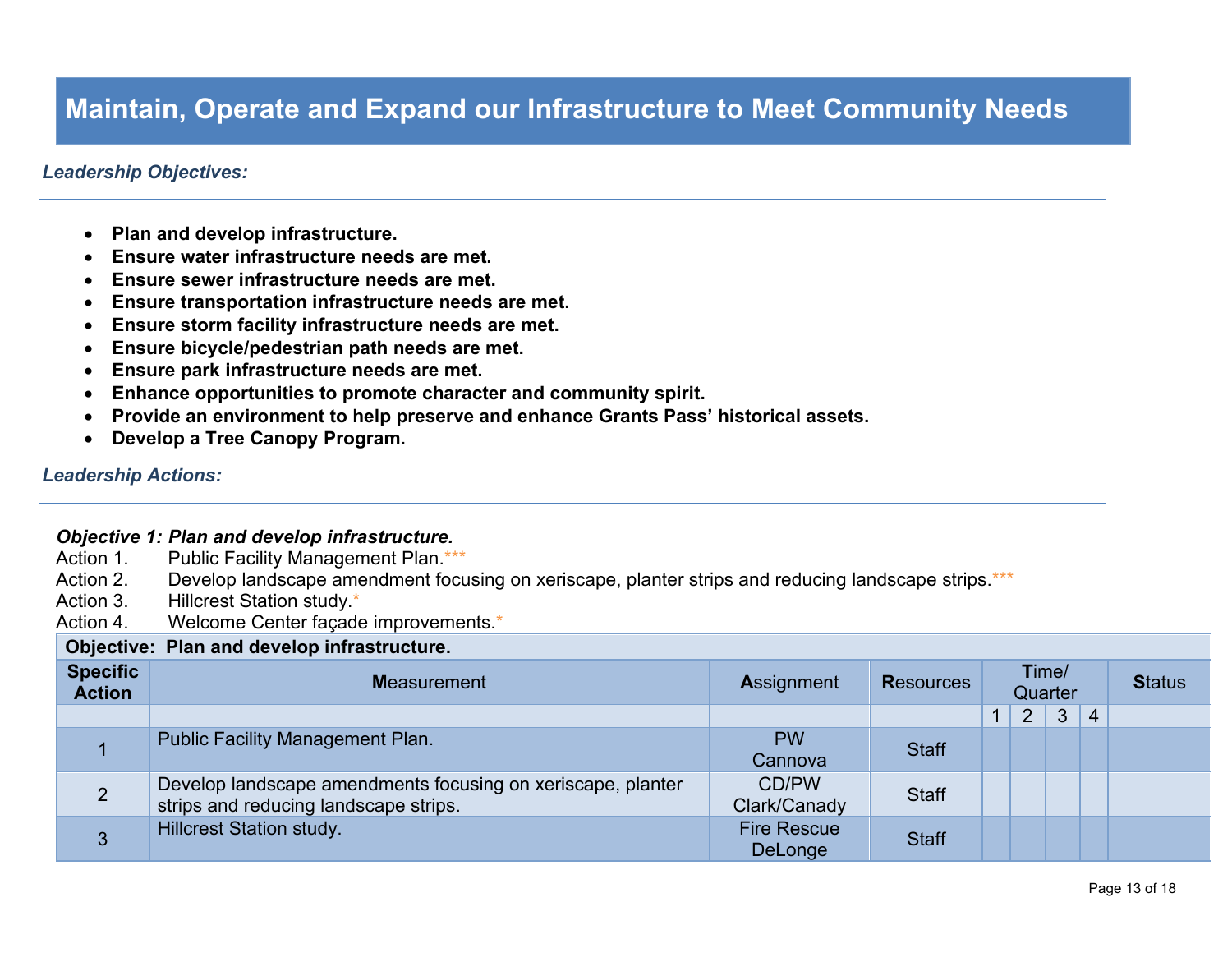| 4                                | Welcome Center façade improvements.                                                                                                                                                       | <b>PW</b><br>Olson/Sevco | <b>Staff</b>     |  |                |                  |                |               |  |  |  |
|----------------------------------|-------------------------------------------------------------------------------------------------------------------------------------------------------------------------------------------|--------------------------|------------------|--|----------------|------------------|----------------|---------------|--|--|--|
| Action 2:                        | Objective 2: Ensure water infrastructure needs are met.<br>Action 1: Build new Water Treatment Plant ***<br>Design/install redundant water main loop in Redwood Highway pedestrian way.** |                          |                  |  |                |                  |                |               |  |  |  |
|                                  | Objective: Ensure water infrastructure needs are met.                                                                                                                                     |                          |                  |  |                |                  |                |               |  |  |  |
| <b>Specific</b><br><b>Action</b> | <b>Measurement</b>                                                                                                                                                                        | <b>Assignment</b>        | <b>Resources</b> |  |                | Time/<br>Quarter |                | <b>Status</b> |  |  |  |
|                                  |                                                                                                                                                                                           |                          |                  |  |                |                  |                |               |  |  |  |
|                                  |                                                                                                                                                                                           |                          |                  |  | $\overline{2}$ | $\mathbf{3}$     | $\overline{4}$ |               |  |  |  |
|                                  | <b>Build new Water Treatment Plant.</b>                                                                                                                                                   | <b>PW</b><br>Canady      | Monetary         |  |                |                  |                |               |  |  |  |

#### *Objective 3: Ensure sewer infrastructure needs are met.*

| Action 1:                                             | Continue Water Restoration Plant rehabilitation – Digester re-hab.*             |                               |              |  |   |   |                |  |  |  |
|-------------------------------------------------------|---------------------------------------------------------------------------------|-------------------------------|--------------|--|---|---|----------------|--|--|--|
| Objective: Ensure sewer infrastructure needs are met. |                                                                                 |                               |              |  |   |   |                |  |  |  |
| <b>Specific</b><br><b>Action</b>                      | Time/<br><b>Measurement</b><br><b>Resources</b><br><b>Assignment</b><br>Quarter |                               |              |  |   |   |                |  |  |  |
|                                                       |                                                                                 |                               |              |  | 2 | 3 | $\overline{4}$ |  |  |  |
|                                                       | Continue Water Restoration Plant rehabilitation - Digester re-<br>hab.          | <b>PW</b><br>Canady/Brelinski | <b>Staff</b> |  |   |   |                |  |  |  |

# **Objective 4: Ensure transportation infrastructure needs are met.**<br>Action 1. Develop a parking/restroom management plan.\*\*\*

- Action 1. Develop a parking/restroom management plan.\*\*\*<br>Action 2. Complete feasibility studies for three priority multir
- Action 2. Complete feasibility studies for three priority multimodal projects from the Transportation System Plan.<sup>\*</sup><br>Action 3. Design the Allen Creek Road project.
- Design the Allen Creek Road project.
- Action 4. Develop local access street for Allen Creek Road.

| Objective: Ensure transportation infrastructure needs are met. |                                             |                               |                    |  |               |          |   |               |  |  |  |
|----------------------------------------------------------------|---------------------------------------------|-------------------------------|--------------------|--|---------------|----------|---|---------------|--|--|--|
| <b>Specific</b><br><b>Action</b>                               | <b>Measurement</b>                          | <b>Assignment</b>             | <b>Resources</b>   |  | Time/         | Quarter  |   | <b>Status</b> |  |  |  |
|                                                                |                                             |                               |                    |  | $\mathcal{D}$ | $\Omega$ | 4 |               |  |  |  |
|                                                                | Develop a parking/restroom management plan. | CD/PW<br><b>Clark/Elliott</b> | Staff/<br>Monetary |  |               |          |   |               |  |  |  |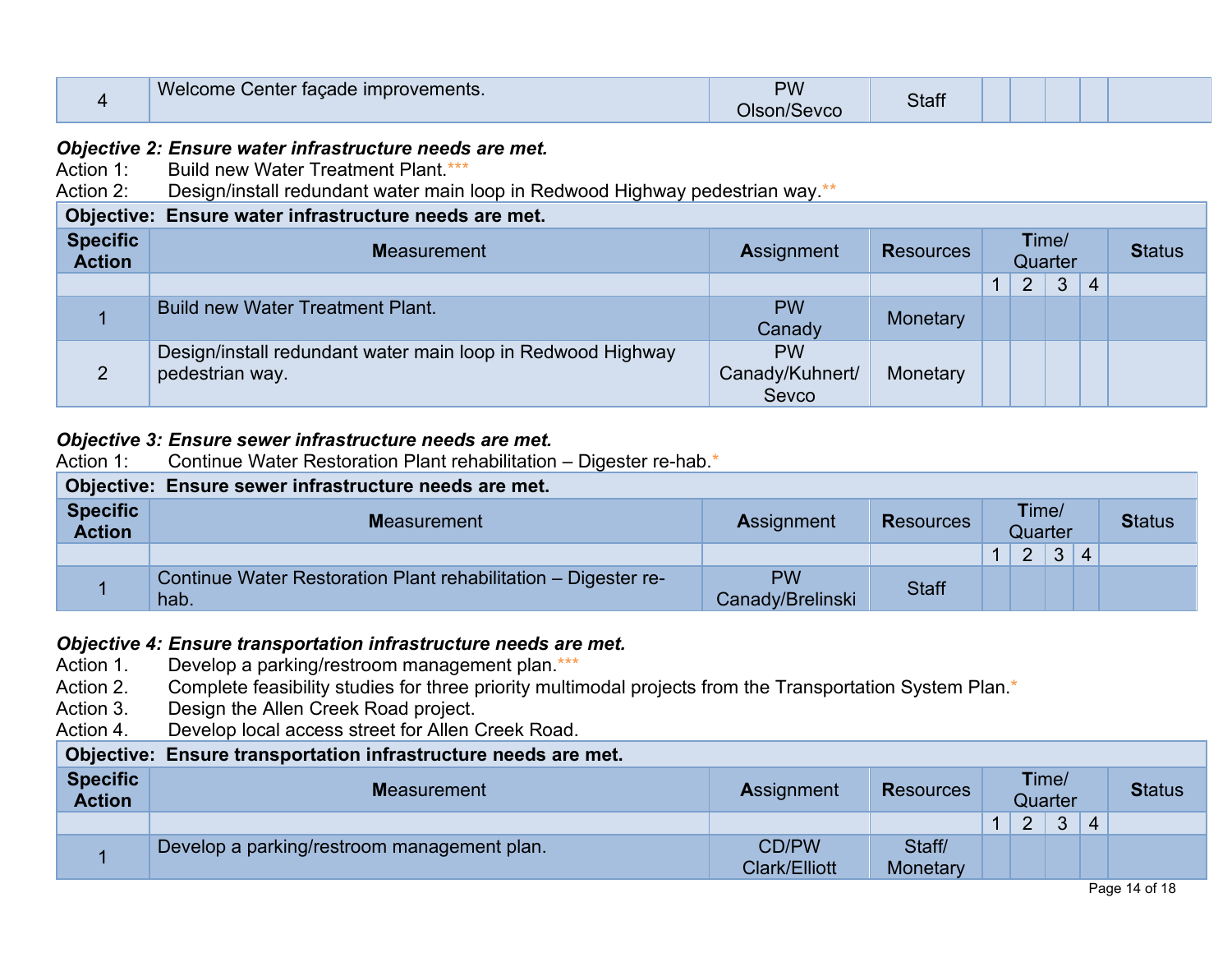| Complete feasibility studies for three priority multimodal projects | <b>PW</b>      | Staff/       |  |  |  |
|---------------------------------------------------------------------|----------------|--------------|--|--|--|
| from the Transportation System Plan.                                | <b>Elliott</b> | Monetary     |  |  |  |
| Design the Allen Creek Road project.                                | <b>PW</b>      | Staff/       |  |  |  |
|                                                                     | Canady         | Monetary     |  |  |  |
| Develop local access street for Allen Creek Road area.              | CD/PW          | <b>Staff</b> |  |  |  |
|                                                                     | Clark/Elliott  |              |  |  |  |

# *Objective 5: Ensure storm facility infrastructure needs are met.***<br>Action 1: Initiate the preparation of a stormwater implementation**

Initiate the preparation of a stormwater implementation plan following adoption of the Storm Water Master Plan.

| Objective: Ensure storm facility infrastructure needs are met. |                                                                                                                    |                                                 |                  |  |                |                  |                           |  |  |  |
|----------------------------------------------------------------|--------------------------------------------------------------------------------------------------------------------|-------------------------------------------------|------------------|--|----------------|------------------|---------------------------|--|--|--|
| <b>Specific</b><br><b>Action</b>                               | <b>Measurement</b>                                                                                                 | <b>Assignment</b>                               | <b>Resources</b> |  |                | Time/<br>Quarter | <b>Status</b>             |  |  |  |
|                                                                |                                                                                                                    |                                                 |                  |  | $\overline{2}$ | $\mathbf{3}$     | $\boldsymbol{\varLambda}$ |  |  |  |
|                                                                | Initiate the preparation of a stormwater implementation plan<br>following adoption of the Storm Water Master Plan. | <b>PW</b><br>Canady/Elliott/<br><b>Stichter</b> | Consultant       |  |                |                  |                           |  |  |  |

### **Objective 6: Ensure bicycle/pedestrian path needs are met.**<br>Action 1: Pedestrian & Bicycle Commuting Connectivity.\*\*

- Pedestrian & Bicycle Commuting Connectivity.\*\*
- Action 2: Support development of Rogue River Greenway.\*\*

Action 3. Identify/complete multimodal enhancements for a north/south corridor from Gilbert Creek Park to Allen Creek Road.\*

#### **Objective: Ensure bicycle/pedestrian path needs are met.**

| <b>Specific</b><br><b>Action</b> | <b>Measurement</b>                                                                                                   | <b>Assignment</b>           | <b>Resources</b> | Time/<br>Quarter |                |              |                |  |  |  |  |
|----------------------------------|----------------------------------------------------------------------------------------------------------------------|-----------------------------|------------------|------------------|----------------|--------------|----------------|--|--|--|--|
|                                  |                                                                                                                      |                             |                  |                  | $\overline{2}$ | $\mathbf{3}$ | $\overline{4}$ |  |  |  |  |
|                                  | Pedestrian & Bicycle Commuting Connectivity.                                                                         | <b>PW</b><br><b>Elliott</b> | <b>Staff</b>     |                  |                |              |                |  |  |  |  |
|                                  | Support development of Rogue River Greenway.                                                                         | <b>PW</b><br><b>Elliott</b> | <b>Staff</b>     |                  |                |              |                |  |  |  |  |
| 3                                | Identify/complete multimodal enhancements for a north/south<br>corridor from Gilbert Creek Park to Allen Creek Road. | <b>PW</b><br><b>Elliott</b> | <b>Staff</b>     |                  |                |              |                |  |  |  |  |

#### *Objective 7: Ensure park infrastructure needs are met.*

- Action 1: Trail Development & Recreation.\*\*\*
- Action 2: Develop a Forest Stewardship and Recreational Use Plan for Dollar Mountain.\*\*\*
- Action 3: Develop Beacon Hill Park. \*\*\*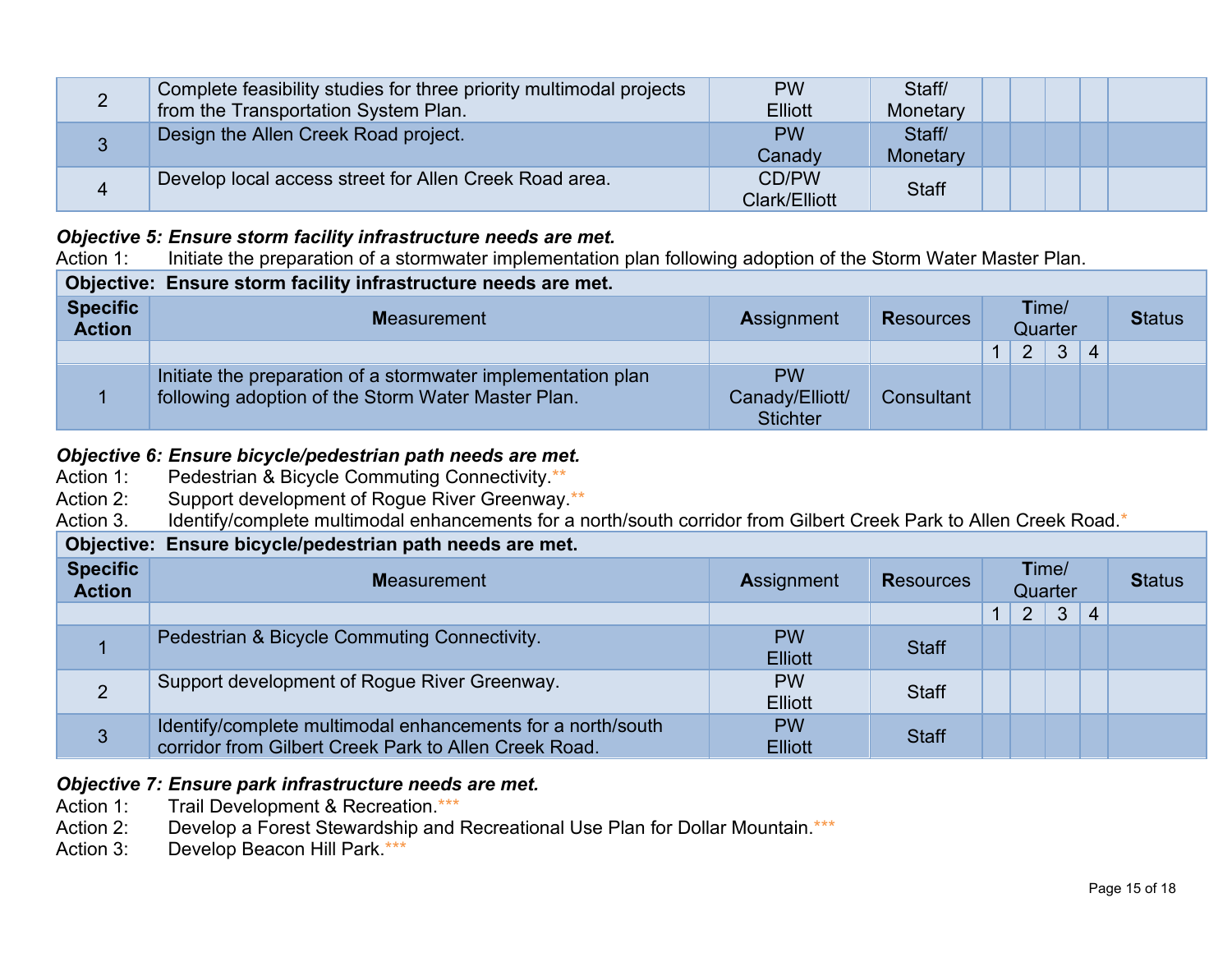- Action 4: Restore/replace Caveman Pool.\*\*\*<br>Action 5: Install additional security cameras t
- Action 5: Install additional security cameras throughout the park system.\*\*\*<br>Action 6: Identify park infrastructure priorities.\*\*\*
- Identify park infrastructure priorities.\*\*\*
- Action 7: Appropriate staffing and resources to keep parks safe, clean, and maintained for public use.\*\*
- Action 8. Upgrade and repurpose Westholm Park.\*\*<br>Action 9: Upgrade and/or relocate the Skate Park.\*
- Upgrade and/or relocate the Skate Park.\*
- Action 10: Reassess the purpose and usage of Gilbert Creek Park and redesign it to better meet the neighborhood needs.<sup>\*</sup>
- Action 11. Develop a pump-track.\*<br>Action 12. Develop Dollar Mountain
- Develop Dollar Mountain incline feature.\*

|                                  | Objective: Ensure park infrastructure needs are met.                                            |                                                  |                    |              |                  |                |                |  |               |
|----------------------------------|-------------------------------------------------------------------------------------------------|--------------------------------------------------|--------------------|--------------|------------------|----------------|----------------|--|---------------|
| <b>Specific</b><br><b>Action</b> | <b>Measurement</b>                                                                              | <b>Assignment</b>                                | <b>Resources</b>   |              | Time/<br>Quarter |                |                |  | <b>Status</b> |
|                                  |                                                                                                 |                                                  |                    | $\mathbf{1}$ | $\overline{2}$   | 3 <sup>2</sup> | $\overline{4}$ |  |               |
| 1                                | Trail Development & Recreation.                                                                 | CD<br><b>Parks</b><br>Superintendent             | Staff/<br>Monetary |              |                  |                |                |  |               |
| 2                                | Develop a Forest Stewardship and Recreational Use Plan for<br>Dollar Mountain.                  | C <sub>D</sub><br><b>Parks</b><br>Superintendent | Staff/<br>Monetary |              |                  |                |                |  |               |
| 3                                | Develop Beacon Hill Park.                                                                       | CD<br><b>Clark</b>                               | Staff/<br>Monetary |              |                  |                |                |  |               |
| $\overline{4}$                   | Restore/replace Caveman Pool.                                                                   | CD<br><b>Clark</b>                               | Staff/<br>Monetary |              |                  |                |                |  |               |
| 5                                | Install additional security cameras throughout the park system.                                 | CD<br>Westbrook                                  | Staff/<br>Monetary |              |                  |                |                |  |               |
| 6                                | Identify park infrastructure priorities.                                                        | CD<br><b>Parks</b><br>Superintendent             | Staff/<br>Monetary |              |                  |                |                |  |               |
| $\overline{7}$                   | Appropriate staffing and resources to keep parks safe, clean, and<br>maintained for public use. | C <sub>D</sub><br><b>Clark</b>                   | <b>Staff</b>       |              |                  |                |                |  |               |
| 8                                | Upgrade and repurpose Westholm Park.                                                            | CD<br>Westbrook                                  | Staff/<br>Monetary |              |                  |                |                |  |               |
| 9                                | Upgrade and/or relocate the Skate Park.                                                         | CD<br>Westbrook                                  | Staff/<br>Monetary |              |                  |                |                |  |               |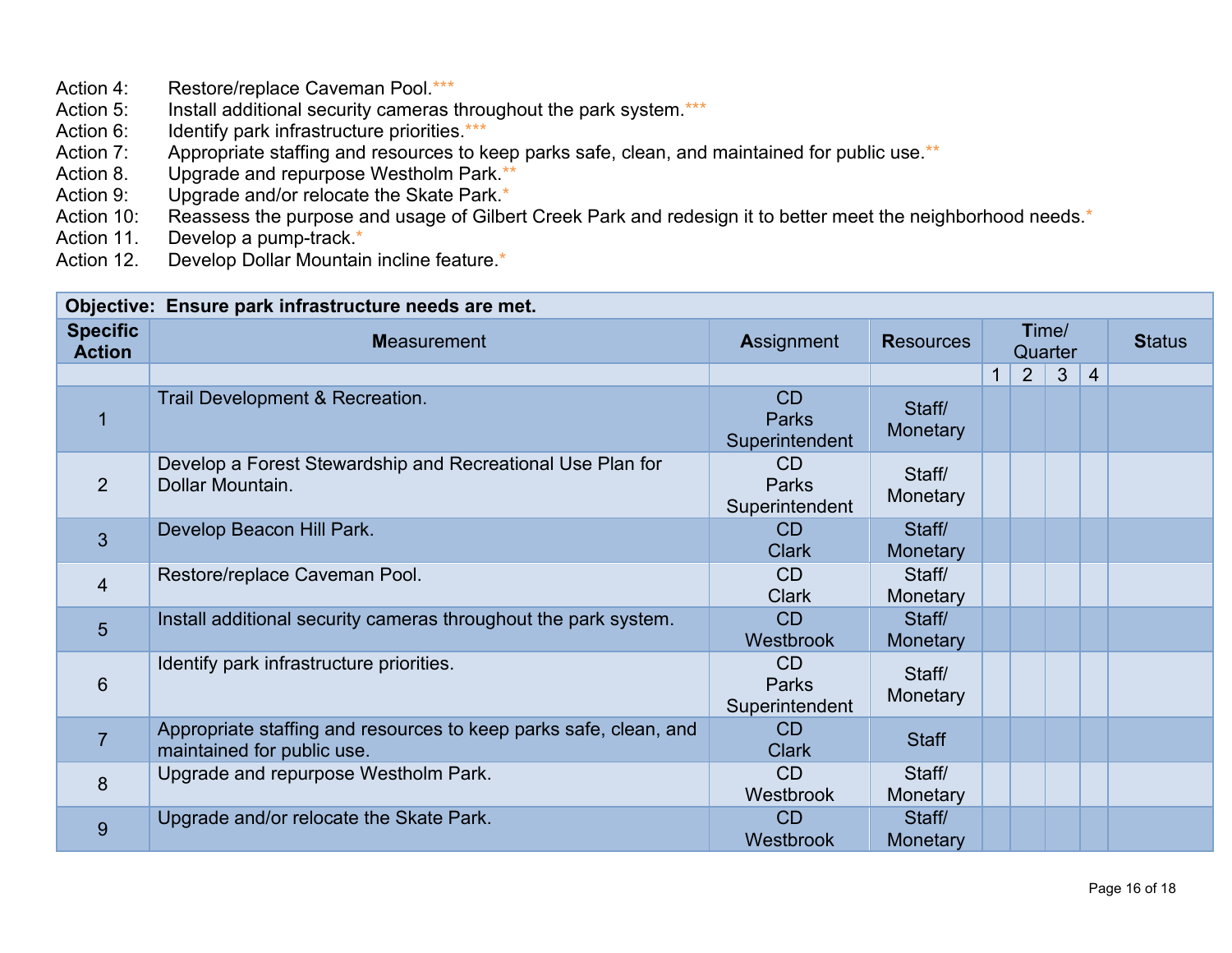| 10 | Reassess the purpose and usage of Gilbert Creek Park and<br>redesign it to better meet the neighborhood needs | <b>CD</b><br><b>Parks</b><br>Superintendent | Staff/<br>Monetary |
|----|---------------------------------------------------------------------------------------------------------------|---------------------------------------------|--------------------|
| 11 | Develop a pump-track.                                                                                         | <b>CD</b><br><b>Parks</b><br>Superintendent | Staff/<br>Monetary |
| 12 | Develop Dollar Mountain incline feature.                                                                      | <b>CD</b><br><b>Parks</b><br>Superintendent | Monetary           |

#### *Objective 8: Enhance opportunities to promote character and community spirit.*

| -~~~~~~~                         |                                                                                     |                                              |                          |                |                |                |               |
|----------------------------------|-------------------------------------------------------------------------------------|----------------------------------------------|--------------------------|----------------|----------------|----------------|---------------|
| Action 1.                        | Develop new maps: Art Walk, Historic Walks (downtown & residential), biking map.*   |                                              |                          |                |                |                |               |
| Action 2.                        | Utility Box Project.*                                                               |                                              |                          |                |                |                |               |
| Action 3.                        | Add one parking lot art installation to a designated parking lot.*                  |                                              |                          |                |                |                |               |
|                                  | Objective: Enhance opportunities to promote character and community spirit.         |                                              |                          |                |                |                |               |
| <b>Specific</b><br><b>Action</b> | <b>Measurement</b>                                                                  | <b>Assignment</b>                            | <b>Resources</b>         | <b>Quarter</b> | Time/          |                | <b>Status</b> |
|                                  |                                                                                     |                                              |                          | 2 <sup>1</sup> | 3 <sup>5</sup> | $\overline{4}$ |               |
|                                  | Develop new maps: Art Walk, Historic Walks (downtown &<br>residential), biking map. | PW/CD<br><b>ED Admin</b><br><b>Assistant</b> | <b>Staff</b>             |                |                |                |               |
| 2                                | <b>Utility Box Project.</b>                                                         | <b>CD</b><br>ED Admin<br>Assistant           | <b>Staff</b><br>Monetary |                |                |                |               |
| 3                                | Add one parking lot art installation to a designated parking lot.                   | CD<br><b>ED Admin</b><br><b>Assistant</b>    | <b>Staff</b><br>Monetary |                |                |                |               |

#### *Objective 9: Provide an environment to help preserve and enhance Grants Pass' historical assets.*

Action 1: Develop a historic design overlay for the area bounded by Lawnridge Ave., Washington Blvd., A and Savage streets.\*

| Objective: Provide an environment to help preserve and enhance Grants Pass' historical assets. |                                                                                                                      |                   |                  |  |               |                  |                    |               |  |  |  |
|------------------------------------------------------------------------------------------------|----------------------------------------------------------------------------------------------------------------------|-------------------|------------------|--|---------------|------------------|--------------------|---------------|--|--|--|
| <b>Specific</b><br><b>Action</b>                                                               | <b>Measurement</b>                                                                                                   | <b>Assignment</b> | <b>Resources</b> |  |               | Time/<br>Quarter |                    | <b>Status</b> |  |  |  |
|                                                                                                |                                                                                                                      |                   |                  |  | $\mathcal{P}$ | $\mathcal{R}$    | $\mathbf{\Lambda}$ |               |  |  |  |
|                                                                                                | Develop a historic design overlay for the area bounded by<br>Lawnridge Ave., Washington Blvd., A and Savage streets. | CD<br><b>Maki</b> | <b>Staff</b>     |  |               |                  |                    |               |  |  |  |